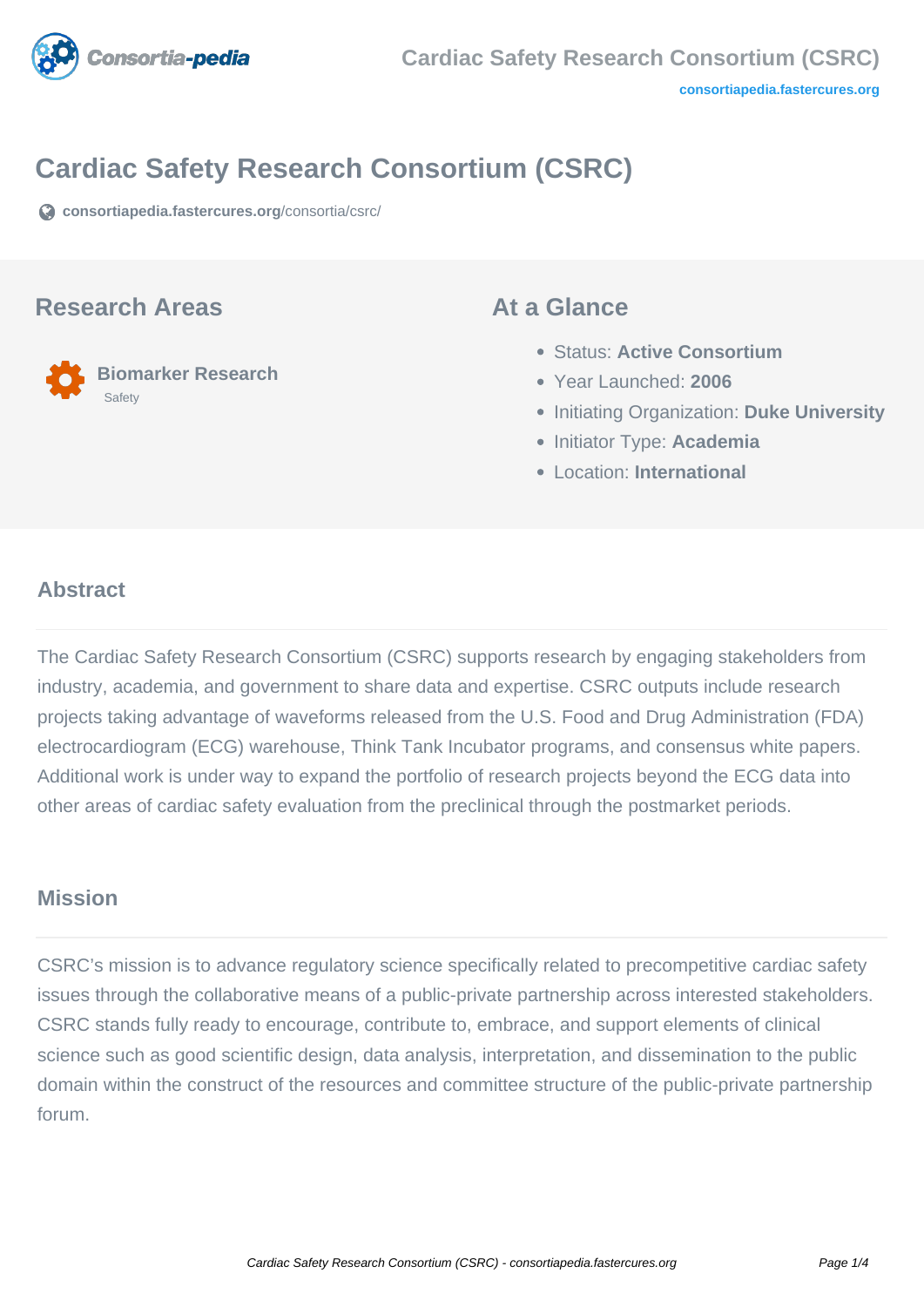

# **Consortium History**

Accomplishments in 2012 include the following:

- Published six white papers
- Presented at American Heart Association on CardiOncology; co-sponsored session with International CardiOncology Society
- Represented at Drug Information Association (DIA) Japan, which resulted in Pharmaceuticals and Medical Devices Agency joining CSRC
- Co-sponsored four meetings with Center for Business Intelligence (CBI), DIA, and American College of Toxicology
- Launched three think tank meetings on QT assessment, blood pressure, and transradial approach for percutaneous coronary intervention (PCI) and bleeding
- Conducted open forum meeting on cardiac imaging and cardiotoxicity in conjunction with the FDA face-to-face meeting to launch the Diabetes Warehouse Project
- Initiated the case report forms for the Non-Cardiovascular Studies Project

The first annual meeting took place in 2008 and remains an annual event.

## **Structure & Governance**

CSRC is governed by an Executive Committee, which oversees three separate committees: Scientific Oversight Committee, Membership Committee, and Public and Education Programs Committee. The Scientific Oversight Committee includes a White Papers and Publications Committee as well as research teams.

 Detailed governance structure can be found here: [http://www.cardiac-safety.org/wp](http://www.cardiac-safety.org/wp-content/uploads/2014/11/CSRC-Governance-Charter-05.13.2010-Final.pdf)[content/uploads/2014/11/CSRC-Governance-Charter-05.13.2010-Final.pdf](http://www.cardiac-safety.org/wp-content/uploads/2014/11/CSRC-Governance-Charter-05.13.2010-Final.pdf)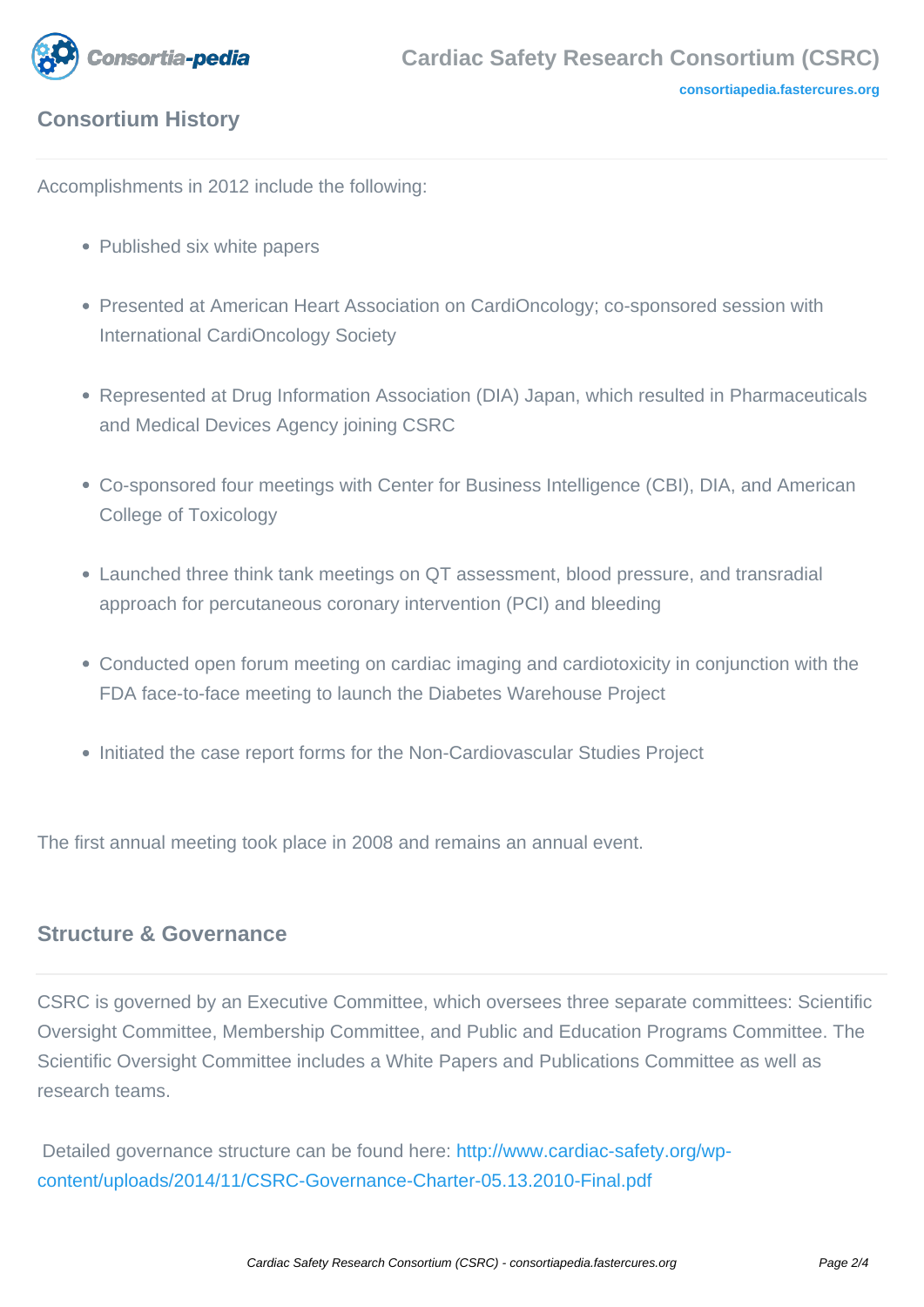

# **Financing**

CSRC is funded through membership opportunities for both founding members and associate members. Full membership in the consortium for for-profit organizations requires monetary contributions.

# **Data Sharing**

CSRC maintains a database of ECF data in the ECG warehouse that is owned by the entities (generally pharmaceutical company sponsors).

# **Links/Social Media Feed**

Homepage <http://www.cardiac-safety.org/>

**Points of Contact**

[cardiacsafety@dm.duke.edu](mailto:cardiacsafety@dm.duke.edu)

## **Sponsors & Partners**

| <b>Abbott</b>                           | Global II       |
|-----------------------------------------|-----------------|
| <b>ACI Clinical</b>                     | <b>iCardiac</b> |
| <b>AliveCor</b>                         | <b>InvivoSo</b> |
| Amgen                                   | Johnsor         |
| <b>AMPS</b>                             | <b>Medpac</b>   |
| AstraZeneca International               | <b>Medtron</b>  |
| <b>AtCorp</b>                           | Merck &         |
| <b>Bayer Healthcare Pharmaceuticals</b> | Midas M         |
| <b>BioClinica</b>                       | <b>Monebo</b>   |
|                                         |                 |

**Global Instrumentation [InvivoSciences, Inc.](http://www.invivosciences.com/)** [Amgen](http://www.amgen.com/) [Johnson & Johnson](http://www.jnj.com/connect/) **[Medpace](http://www.medpace.com/) [Medtronic](http://www.medtronic.com/)** [Merck & Co., Inc.](http://www.merck.com/index.html) [Bayer Healthcare Pharmaceuticals](http://www.bayer.com/) [Midas Mediscience](http://www.midasmediscience.com/)